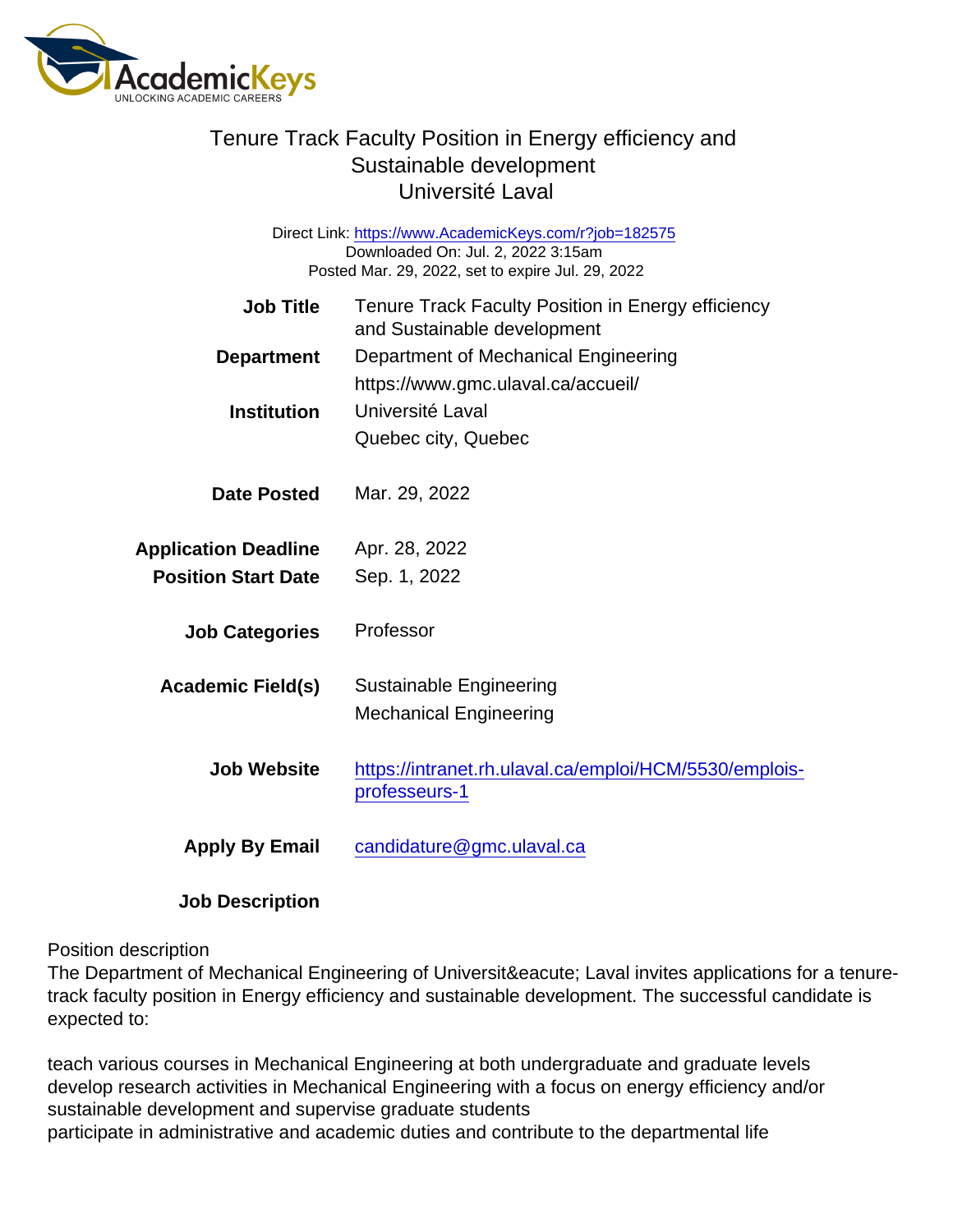Direct Link: <https://www.AcademicKeys.com/r?job=182575> Downloaded On: Jul. 2, 2022 3:15am Posted Mar. 29, 2022, set to expire Jul. 29, 2022

The targeted fields of application include HVAC& R, industrial systems and processes, transportation, as well as the production, conversion, storage and use of energy. Selection criteria Applicants must:

hold a Bachelor' sdegree in Mechanical Engineering (or related field)

hold a Ph.D. degree, or be near completion of this degree at the start date of the appointment, in Mechanical Engineering (or related field)

demonstrate ability to conduct and develop high-level funded research

demonstrate strong interest and ability to teach

demonstrate ability to collaborate and interact effectively with existing research groups and research centres

have a good knowledge of spoken and written French (or commit to developing this knowledge in the short term)

be a member of the Ordre des Ingénieurs du Québec (or commit to becoming one in the short term)

Preference will be given to candidate specialized in heat transfer and thermodynamics. High-level candidates in other related fields of mechanical engineering will also be considered. Industrial experience as well as the ability to initiate industrial research collaborations will be considered.

Additional information

For non?native French speakers, Université Laval provides various means of learning and developing communication skills in the French language.

New professors receive support in establishing their research program and obtaining funding. Numerous educational resources and professional development activities are available to improve teaching skills.

Childcare services are available on campus.

Hiring and treatment

This is a tenure-track position. Academic rank will be assessed according to experience and salary will be determined according to the collective agreement.

**Candidature** 

Candidates should submit a cover letter, a resume, a research proposal (maximum 2 pages), a teaching statement (2 pages), one to three publications representative of their research achievements and the names and contact information of three referees in a single PDF file to candidature@gmc.ulaval.ca to the attention of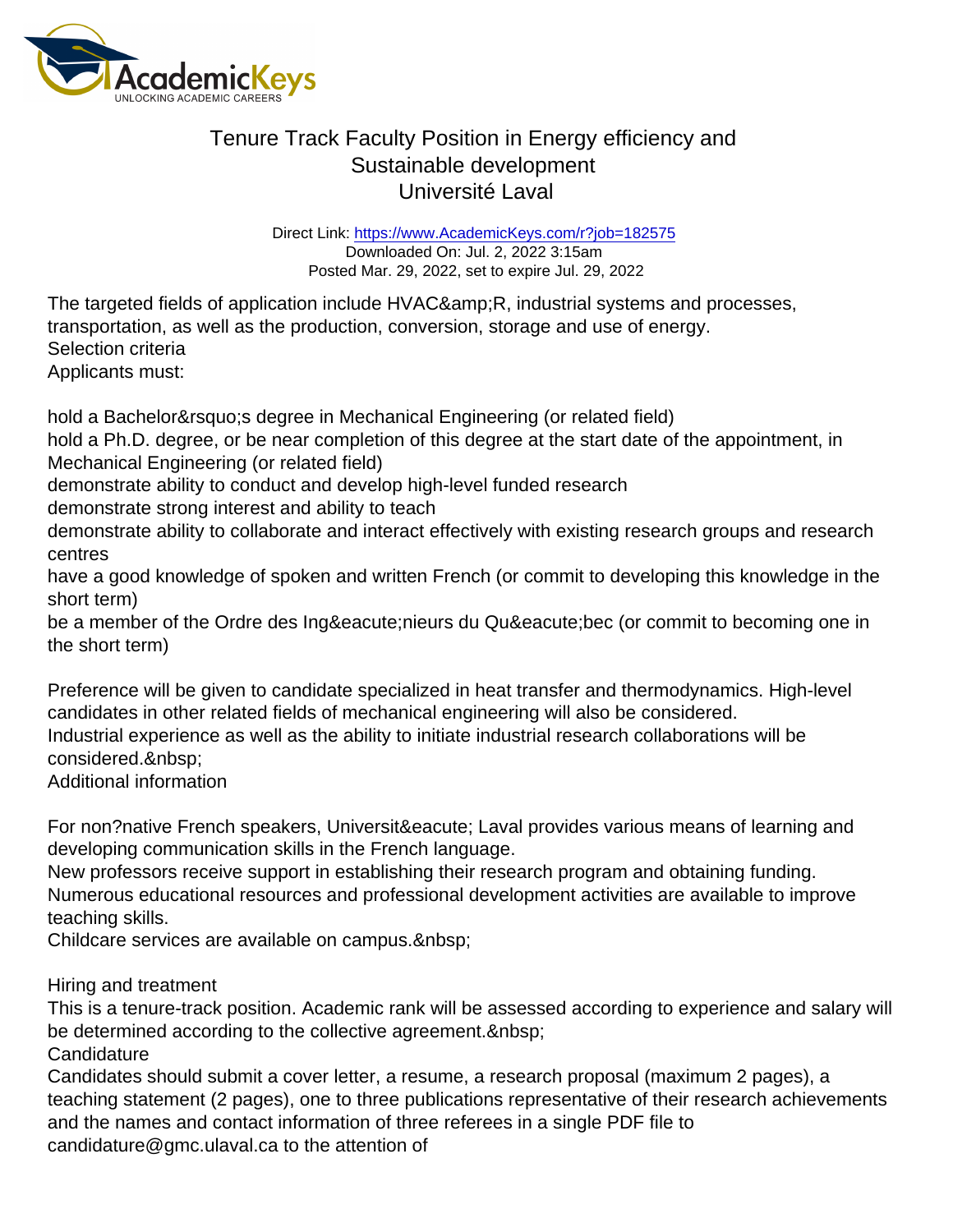Direct Link: <https://www.AcademicKeys.com/r?job=182575> Downloaded On: Jul. 2, 2022 3:15am Posted Mar. 29, 2022, set to expire Jul. 29, 2022

Yves St-Amant, ing. Ph.D.,Department HeadDepartment of Mechanical EngineeringUniversité Laval

General information

First French-language university in America, Universit & Bacute; Laval is a vibrant community in the heart of Quebec City, a comprehensive university recognized for its leadership and its culture of excellence both in teaching and research. Université Laval is located in beautiful Quebec City, a UNESCO World Heritage Site and the capital of the province of Quebec.

The Department of Mechanical Engineering is part of the Faculty of Science and Engineering. It includes 25 professors and more than 800 undergraduate and graduate students. The Department houses a machine shop at the cutting edge of technology as well as an electronics prototyping workshop that fully support teaching and research. The Department has an internationally recognized expertise in the field of energy and the successful candidate will benefit from existing research infrastructures, funded research activities with industrial and government partners, as well as unique opportunities for multidisciplinary collaborations both within the Department and in others of the University.

#### EEO/AA Policy

Valuing equity, diversity and excellence, Université Laval is strongly committed to provide an inclusive work and living environment for all its employees. For Université Laval, diversity is a source of wealth, and we encourage qualified individuals of all origins, sexes, sexual orientations, gender identities or expressions, as well as persons with disabilities, to apply. Universit & eacute; Laval also subscribes to an equal access to employment program for women, members of visible or ethnic minorities, Aboriginal persons and persons with disabilities. Adaptation of the selection tools can be offered to persons with disabilities according to their needs and in complete confidentiality. In accordance with Canadian immigration requirements, priority will be given to qualified individuals with Canadian citizenship or permanent residency.

Contact Information

Please reference Academickeys in your cover letter when applying for or inquiring about this job announcement.

Contact Yves St-Amant Department of Mechanical Engineering